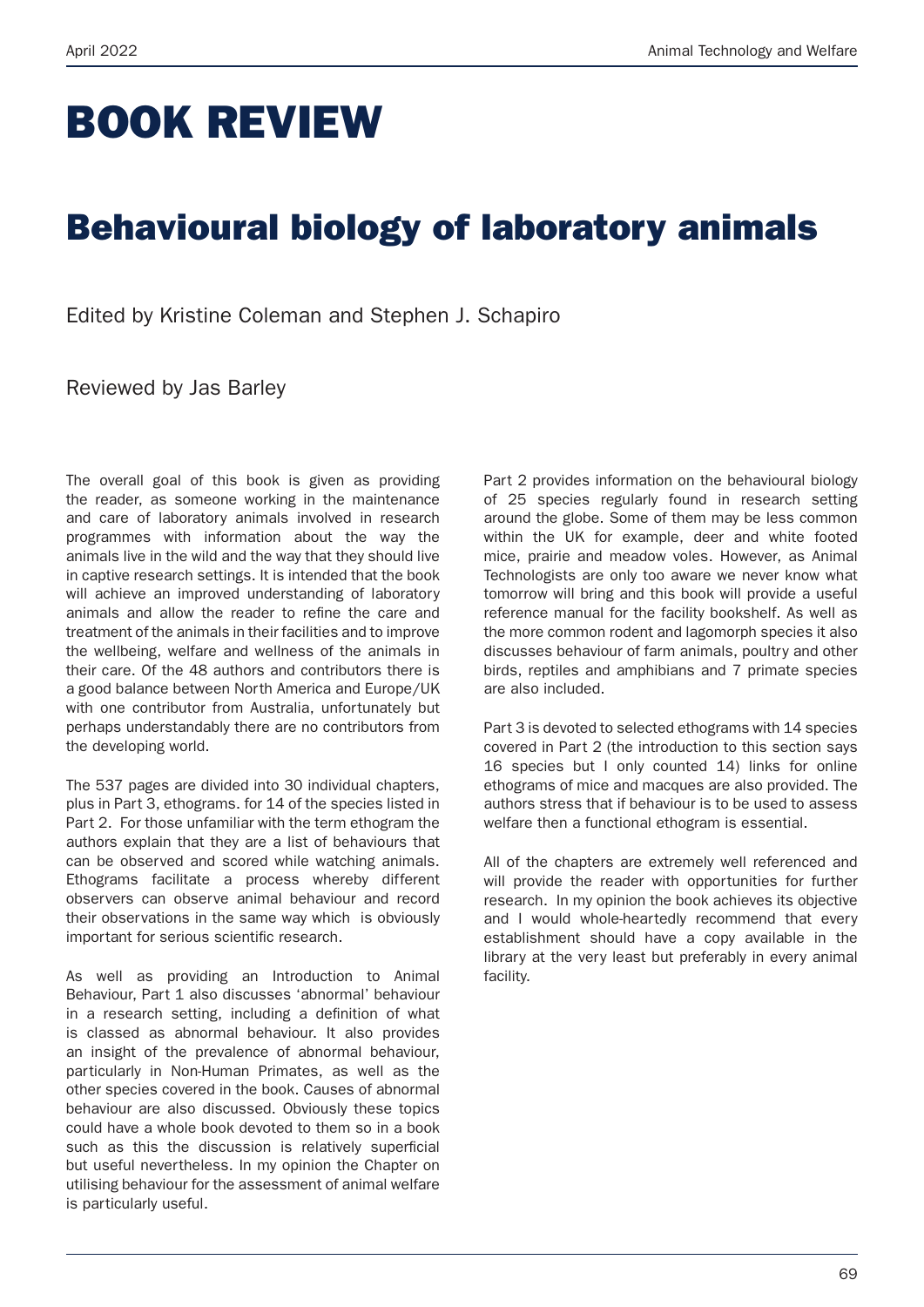### **Let's talk about … Neurodiversity in the workplace**

*"You probably can't tell by looking at me, but my brain works very differently to yours. If you were to meet me, you'd probably notice that I'm tall and I have blonde hair. You might notice that I don't often make eye contact. But you won't see that I'm also extremely sensitive to bright lights and loud noises. I am hopeless at reading body language and I miss conversational cues. I love coding and enjoy solving problems. I struggle with changing environments, having to hot desk has a huge impact on me' I am not a neurotypical person, I am what is known as 'neurodivergent'"*

#### **What is Neurodiversity?**

Neurodiversity refers to the different ways the brain can work and interpret information. It highlights that people naturally think about things differently. We have different interests and motivations, and are naturally better at some things and poorer at others.

Most people are neurotypical, meaning that the brain functions and processes information in the way society expects.

However, it is estimated that around 1 in 7 people (more than 15% of people in the UK) are **neurodivergent**, meaning that the brain functions, learns and processes information differently. Neurodivergence includes Attention Deficit Disorders, Autism, Dyslexia and Dyspraxia. These bring strengths as well as difficulties.

#### **What does Neurodiversity mean?**

When we describe people as 'neurodivergent', then, we are talking about people who in one or several respects have a thinking style at the edges of one or more of these continuums, with – in the words of autistic author, speaker and educator Nick Walker – a brain 'that functions in ways that diverge significantly from the dominant societal standards of "normal'. We need to understand that there is no standard brain.

Neurodiversity is, ultimately, a biological fact of the infinite variety of human neurocognition. Now, the same term 'neurodiversity' is also being used to represent a fast-growing sub-category of organisational diversity and inclusion that seeks to embrace and maximise the talents of people who think differently. (CIPD 2018)